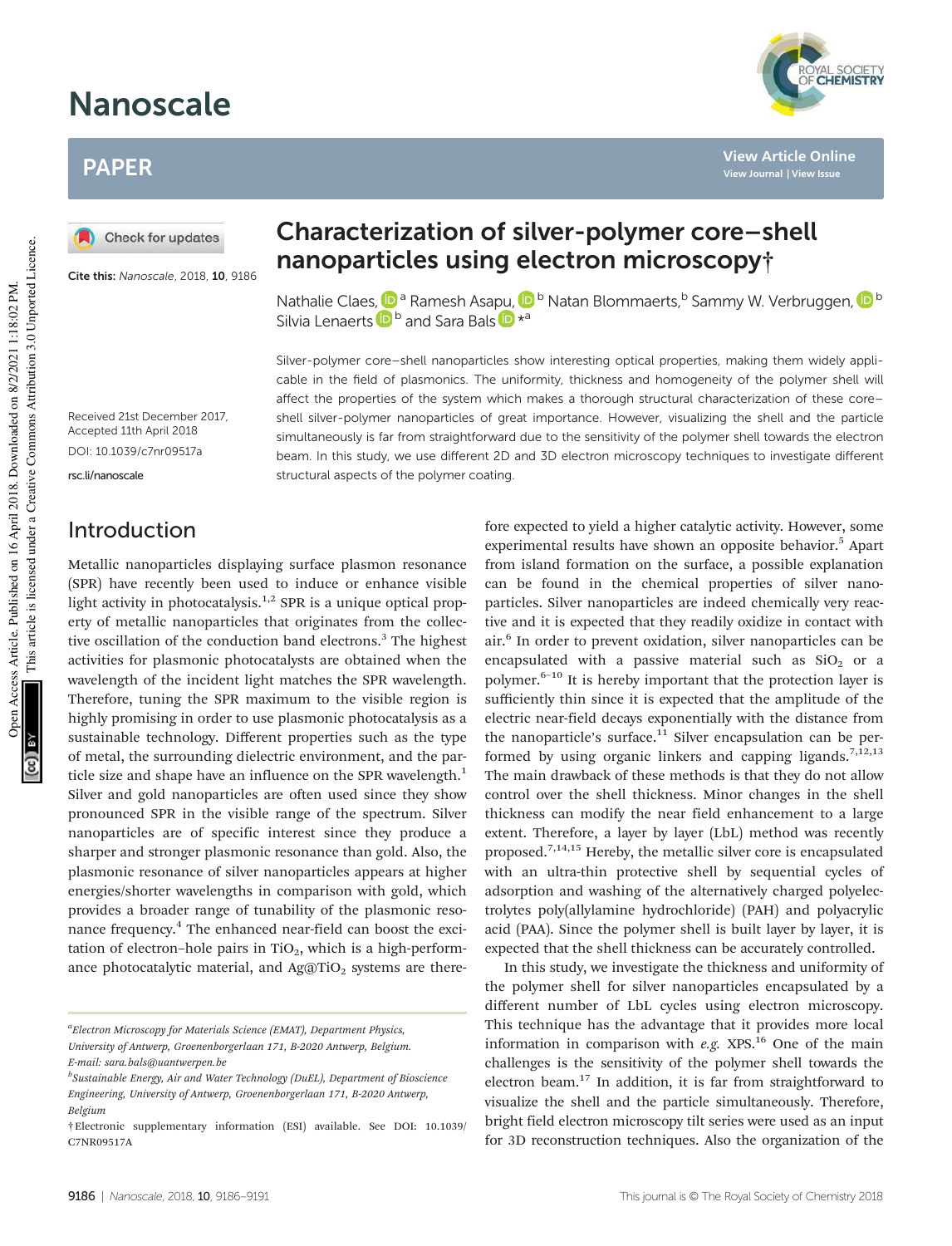polymer molecules at the particle–shell interface is investigated. Finally, the influence of the thickness of the polymer layer on the plasmonic properties of silver nanoparticles is examined by electron energy loss spectroscopy (EELS).

### Results and discussion

#### Thickness of the polymer shell

Studying the thickness and uniformity of the polymer shell surrounding a silver core is far from straightforward due to the lack of contrast and the sensitivity of the polymer when being investigated by TEM. Fig. 1a shows an Ag nanoparticle encapsulated by 4 layers of polymer deposited on a commercial carbon coated Cu TEM grid. It is clear that only contrast related to the Ag particle can be observed. Previously, polymer shells in inorganic-polymer core–shell nanoparticles could be visualized through staining by ruthenium tetroxide<sup>18</sup> or through selective absorption of chemical molecules.<sup>19</sup> However, such a chemical treatment might influence the polymer structure and hamper a quantitative measurement of the thickness.<sup>20</sup> Cryo-TEM has also been shown to be a suitable technique to visualize nanoparticles encapsulated in polymeric templates.<sup>21</sup> Unfortunately, cryo-TEM images typically show a very low signal to noise ratio, which will hamper a quantitative interpretation when the polymeric structure is very thin, such as for the Ag-polymer core–shell nanoparticles in this study. Herein, Ag encapsulated polymer nanoparticles were therefore deposited on an ultrathin (∼3 nm) holey carbon layer (see the Experimental section). In this way, the polymer shell could be visualized as illustrated in Fig. 1b.

Next, different systems were considered. Fig. 2 shows four-, six-, eight- and twelve-layered Ag-polymer core–shell nanoparticles, denoted as Ag-L4, Ag-L6, Ag-L8 and Ag-L12, respectively.

Based on BF-TEM images, the shell thickness could be determined to be  $(1.36 \pm 0.03)$  nm for Ag-L4,  $(2.23 \pm 0.07)$  nm for Ag-L6,  $(2.47 \pm 0.05)$  nm for Ag-L8 and  $(4.17 \pm 0.09)$  nm for Ag-L12 as derived from 100 thickness measurements. Fig. 2 also shows the distribution of the shell thickness for Ag-L4,



Fig. 1 Silver nanoparticles encapsulated by 4 layers of polymer deposited on (a) a commercial Cu TEM grid and (b) an ultrathin carbon film coated TEM grid. Only when using an ultrathin support, the polymer shell can be visualized.

**View Article Online**

Fig. 2 BF-TEM images of (a) Ag-L4, (b) Ag-L6, (c) Ag-L8 and (d) Ag-L12 and corresponding distribution of the shell thicknesses.

Ag-L6, Ag-L8 and Ag-L12. The increasing shell thickness proves the continuous growth of the shell with increasing number of polyelectrolyte layers.<sup>14</sup> The relatively large standard deviation of the shell thicknesses can be understood by the molecular arrangement of the polymer, which is discussed later in the text.

#### Homogeneity of the polymer shell

So far, thickness measurements for these silver-polymer core– shell nanoparticles have been performed based on two dimensional images.<sup>14</sup> However, one should never neglect that 2D TEM images of an unknown 3D object can be very misleading. To investigate the uniformity of the polymer shell, electron tomography is therefore required.<sup>22</sup> Hereby, 2D projections are acquired over a tilt range as large as possible. Next, the tilt series is aligned and used as an input for a 3D reconstruction. To obtain a reliable 3D reconstruction, the so-called "projection requirement" for tomography needs to be fulfilled. This requirement states that the intensity of the projections should show a monotonic relationship with some function of the thickness or density of the material. $^{23}$  BF-TEM images of polymers are dominated by mass–thickness contrast, which fulfils this projection requirement but for metallic-polymer core– shell nanoparticles this is no longer the case. Indeed, diffraction contrast is the dominant mechanism in BF-TEM images of crystalline specimens. This explains why high angle annular dark field scanning transmission electron microscopy (HAADF-STEM) is typically used for electron tomography experiments in materials science.

Unfortunately, we were not able to image the polymer shell by HAADF-STEM, because of the extreme sensitivity towards the focussed electron probe. Despite the violation of the projection requirement, we acquired the BF-TEM tilt series of the polymer coated Ag nanoparticles. Projection images were recorded over a tilt range of  $\pm 78^\circ$  with a tilt increment of 2°. To keep the polymer shell stable during the acquisition, a reduced beam current was used (Fig. S1†). In almost each of the projections, severe diffraction contrast was observed. In Fig. 3, the 3D results for Ag-L4 and Ag-L8 are shown. The tomography results for Ag-L6 and Ag-L12 are presented in the ESI (Fig. S2†).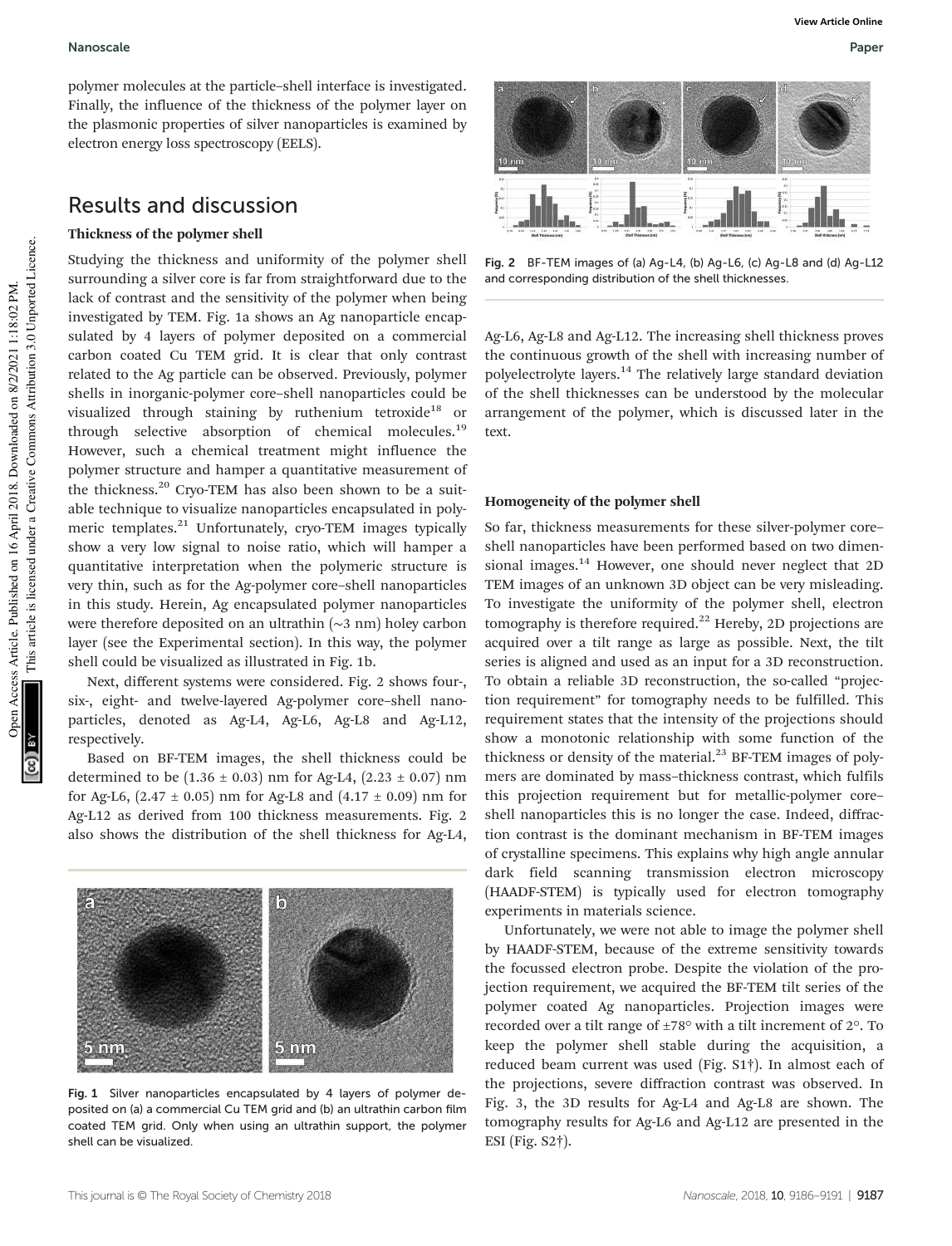

Fig. 3 (a, e) BF-TEM projection at 0° for, respectively, Ag-L4 and Ag-L8. (b, f) Slices through the reconstructed 3D volumes obtained by weighted back projection and (c, g) superimposed segmentation. Figures (d, h) show the result of the 3D segmentation. The polymer shell (blue) encapsulates the complete particle (yellow). A 3D visualization is shown in the ESI.†

In Fig. 3b and f, orthoslices through the 3D reconstructions obtained using weighted back projection (WBP) are presented. Although the WBP technique enabled the visualization of the polymer shell around the particle, a threshold based segmentation failed due to the poor contrast. Therefore, a slice by slice manual segmentation was performed. From this analysis, we could estimate that the thickness of the shell varies between 1.3 and 1.9 nm for Ag-L4 and between 2.5 and 3 nm for Ag-L8 which is within the range determined by 2D TEM imaging. Moreover, electron tomography reveals that the polymer shell entirely encapsulates the Ag nanoparticle and therefore proves that the shell thickness can be accurately controlled using the LbL-method.

The main added value of a thin conformal polymer shell is that it can prevent oxidation and agglomeration of the silver cores. In this respect, it is crucial to verify whether the silver nanoparticles are indeed completely encapsulated by the polymer shell. Holes in the coating could still lead to interaction with oxygen and would allow oxidation. 3D tomography in this work demonstrates that the LbL envelopment strategy is in fact successful, which is in line with the long-term stable photocatalytic activity of  $TiO<sub>2</sub>$  modified with such core–shell nanoparticles as measured in earlier work.<sup>7</sup> An additional benefit of synthesizing a homogeneous thin shell and the proposed methodology to very accurately determine its thickness is that in this way the spacing between two adjacent silver cores can be carefully tuned. This will in turn govern the resulting near-field enhancement in the hot-spot zone located in-between two particles. Recently, this strategy to tune and model the surface-enhanced Raman spectroscopy (SERS) signal enhancement for dye molecules located in such a wetchemically controlled nanogap has been exploited. $^{24}$ 

#### Molecular arrangement of the polymer shell

In order to investigate the organization of the polymer molecules at the interface with the particle, high resolution TEM (HRTEM) images were acquired (Fig. S3†). In general, a HRTEM image is not a simple projection but a complex inter-

ference pattern formed by the interaction of the electron beam with the specimen, which is further scrambled by the electron optical system of the microscope. As a consequence, the interpretation of HRTEM images is far from intuitive, especially for non periodic systems such as the interfaces in this study. We therefore used exit wave reconstruction, a technique based on the acquisition of a focal series of HRTEM images. By inverting the image formation process and hereby eliminating the lens aberrations, all information can be recovered up to the microscope's information limit. $25-27$  From the reconstructed exit wave, the phase image can be extracted, which makes direct interpretation of the atomic structure possible. Indeed, when the sample is sufficiently thin, the reconstructed phase image is proportional to the projection potential, and this means the projected atomic arrangement.<sup>28</sup>

Fig. 4 shows the reconstructed phase images of an Ag-L8 particle. We conclude that very often the polymer molecules are oriented parallel to the surface of the particle as indicated by the white arrow in Fig. 4b. Sometimes the polymer chains don't attach linearly and the next chain is attached to a side chain. This means that only one end is attached and the other end can orient in different directions (blue arrow). The next layer of polymer is built on this rough surface. At the end, this might result in a deviation in shell thickness, which is observed before in the shell thickness determination for different amounts of layers.

#### Plasmonic properties

The encapsulation of the silver nanoparticles by a polymer shell has been shown to be beneficial to reduce clustering and to prevent oxidation over a prolonged time period.<sup>7</sup> The 3D tomography results from Fig. 3 confirm complete envelopment of the silver core by a protective polymer shell, which substantiates the ultra-stable properties of these core–shell nanostructures. However, the presence of the polymer shell may at the same time also influence the plasmonic modes of silver nanoparticles. Therefore, we performed low loss EELS in order to compare the plasmonic modes of bare silver, and four-, six-,



Fig. 4 A focal series of 15 HRTEM images are used to perform exit wave reconstruction. Phase images of the reconstructed exit wave of different particles show clearly the presence and position of the polymer shell around the particles. The white arrow indicates the presence of parallel oriented polymer chains, while the blue arrow shows the presence of chains in different orientations.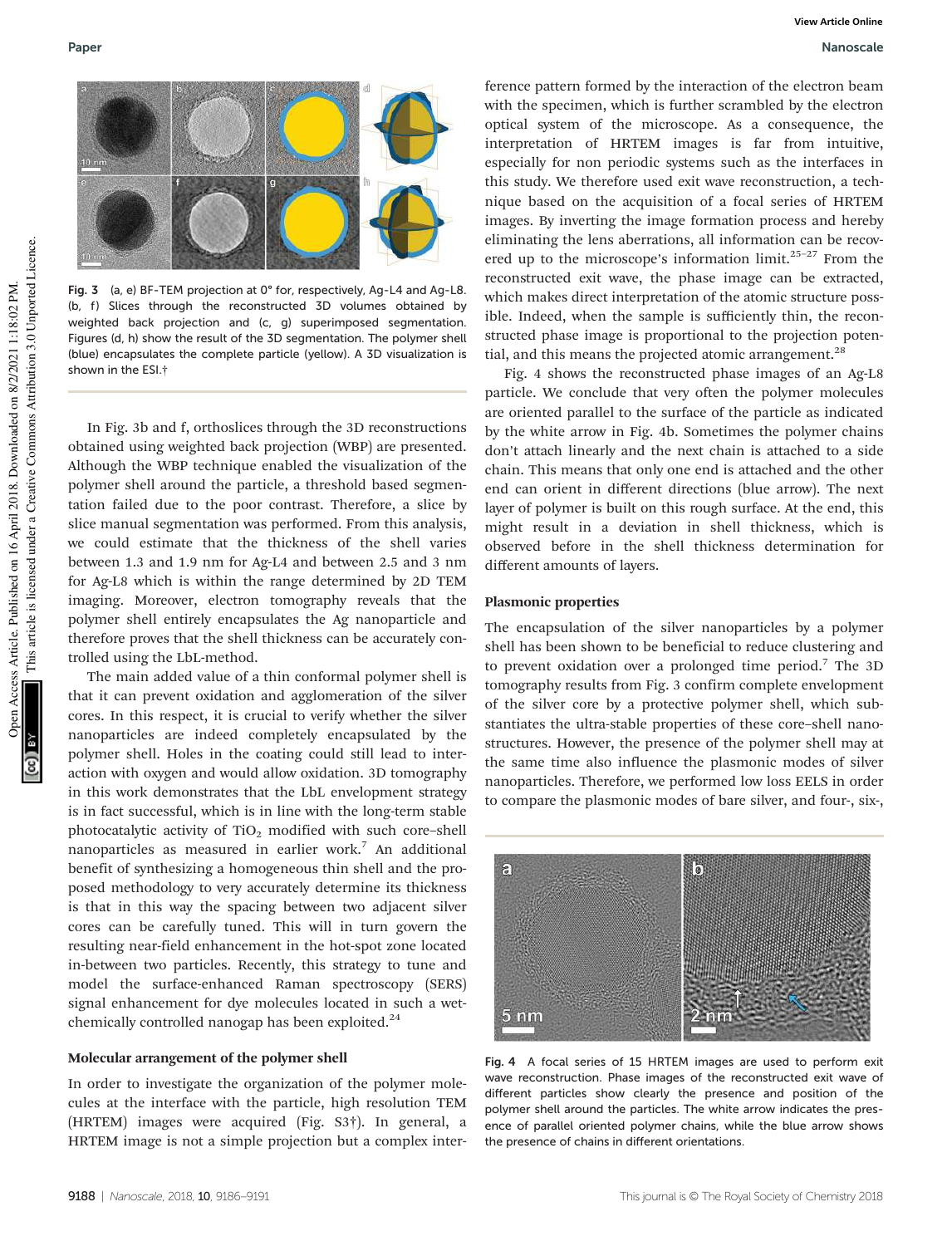#### Nanoscale Paper

eight- and twelve-layered core–shell nanoparticles. For all particles, EELS spectra were recorded at different locations, revealing the presence of multiple plasmonic resonances.

The experimentally obtained EELS spectra were compared with the simulated spectra. The theoretical simulations of the EELS spectra were performed with a MNPBEM toolbox based on the boundary element method for metallic nanoparticles.29,30 Using this method, the boundaries between the different materials are discretized by using a geometrical mesh, and afterwards the Maxwell equations are solved using these boundary conditions. The dielectric function of Ag was calculated from optical data. $31$  For the polymers PAA/PAH the dielectric function was approximated by a constant since PAH/ PAA polymers are non-absorbing in the near UV to visible region (300–800 nm) and the variation in dielectric data is here minimal. The dielectric constant  $\varepsilon$  was calculated based on the refractive index  $n = 1.48$  as  $\varepsilon = n^2 \cdot 7.32$  The influence of the carbon support was neglected during the simulations.

The efficiency of plasmonic field enhancement heavily depends on the overlap of the plasmonic resonance absorption band and the principal excitation wavelength of the incident light source.<sup>33</sup> When both coincide, a maximal enhancement of the near field will be obtained. It is well known that increasing the nanostructure's size, *i.e.* by adding polymer layers with a higher refractive index than that of the surrounding aqueous medium, the principal SPR wavelength will experience a redshift (Fig. 5). In order to guarantee an optimal overlap of the resulting SPR absorption band with the excitation wavelength, it is again very important to determine the exact thickness of the encapsulating layer, as this will in turn drive the red-shift of the plasmonic peak.



Fig. 5 Simulated spectra with impact parameter  $R$  (a) and 0 (c). Experimentally obtained EELS spectra show a similar trend for both impact parameters (b, d).

Fig. 5 shows the simulated and experimentally obtained spectra at positions 0 (centre of the Ag particle, bulk) and *R*, with *R* being the radius of the particle. The band broadening observed for the experimental spectra with respect to the simulations can be ascribed to the polydispersity of the colloidal  $Ag-LX$  ( $X =$  number of layers) solutions, whereas in the simulation perfectly monodisperse colloidal spheres are assumed. For both, at the surface and in the bulk the simulated peak shifts slightly towards lower energy/higher wavelength with increasing amount of polymer layers. Experimentally a similar trend is observed. This is consistent with the theory that the SPR peak experiences a slight red-shift due to an increase in the particle size upon progressive addition of polyelectrolyte layers. This red-shift is also confirmed experimentally by UVvis spectroscopy, $7$  as well as theoretically by calculated extinction spectra based on Mie theory. $24$ 

### **Conclusions**

For silver-polymer core–shell nanoparticles, the soft shell and the hard core were visualized simultaneously by BF-TEM. Tomography experiments showed the presence of a complete polymer layer around the particles. By exit wave reconstruction, it was found that a fraction of the polymer chains were connected in different orientations, which explains the spread in the polymer shell thickness. A small shift towards lower energy was observed in the low loss EELS spectra with increasing polymer shell thickness.

### **Experimental**

#### Silver encapsulated nanoparticles

Silver nanoparticles were synthesized by reduction of silver nitrate with tannic acid and trisodium citrate. $34$  In brief, a solution mixture of tannic acid (0.05 mM) and trisodium citrate (5 mM) was brought to boil under vigorous stirring in a round bottom flask. 1 mL of 25 mM silver nitrate solution was quickly injected and the boiling was continued for 30 minutes under a condenser setup. The solution was cooled to room temperature and centrifuged to separate the colloidal silver nanoparticles. Afterwards, the silver nanoparticles were redispersed in water. Next, the metallic silver cores are encapsulated with ultra-thin protective shells using the LbL technique. This approach is based on sequential cycles of adsorption and washing of the alternatively charged polyelectrolytes poly(allylamine hydrochloride)(PAH) and polyacrylic acid (PAA), as reported in earlier work.<sup>7,14</sup> Silver colloidal nanoparticles ( $5 \times 10^{13}$  NPs per mL concentration) were encapsulated using the polyelectrolyte bilayer combination of  $\frac{1}{5}$  g L<sup>-1</sup> PAH and 10 g L<sup>-1</sup> PAA solutions in such a way that an excess of polyelectrolyte chains is maintained at a ratio of 60 000 chains per nanoparticle during the wet chemical synthesis.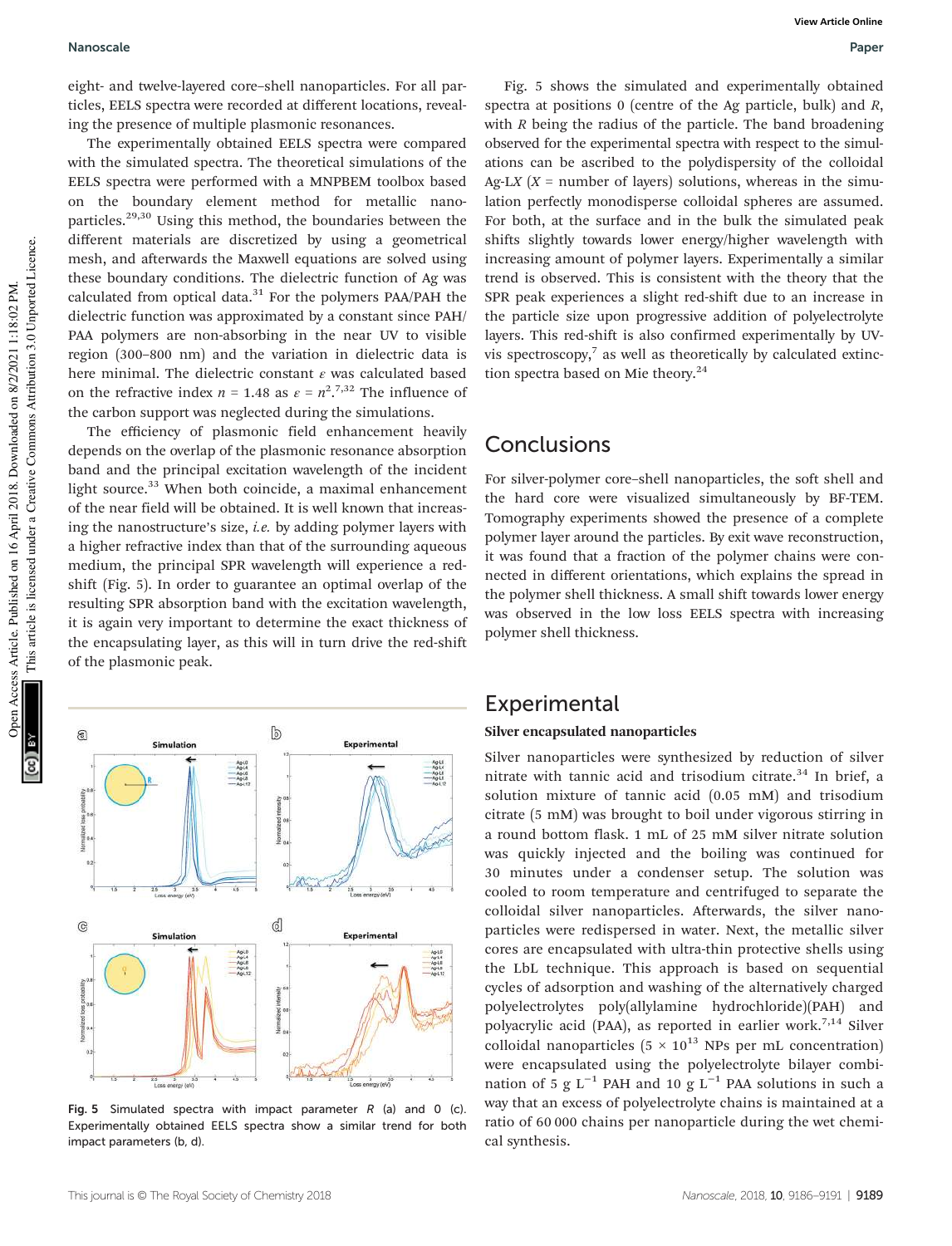#### Transmission electron microscopy (TEM)

Ag coated polymer nanoparticles are deposited on an ultrathin carbon layer on the top of a Cu TEM grid. Holey carbon coated Cu TEM grids are placed on filter paper in a glass Petri dish filled with ultra-pure water. An ultrathin 3 nm thick carbon layer, obtained using adaptive carbon thread evaporation, $35$  is lowered slowly into the water under an angle of 30°. Through capillary forces, the carbon layer is released from the substrate. The filter paper with TEM grids is slowly removed from the water assuring that the floating carbon layer is deposited on the grids. Finally, the grids are dried at 40 °C.

Bright field TEM (BF-TEM) measurements were performed using a FEI Osiris microscope operated at 200 kV. For tomography, projections were acquired over a tilt range of ±78° with an increment of 2°. After the alignment, the series were reconstructed by using a mathematical algorithm, here the weighted back projection implemented in Inspect 3D (FEI).

High resolution TEM images were acquired using an aberration-corrected cubed FEI Titan 50–80 using a negative spherical aberration ( $C_s$  = −5  $\mu$ m). Under these negative spherical aberration conditions, high contrast is observed.<sup>36</sup> Focal series for exit wave reconstruction consist of 30 images acquired with a starting defocus of 30 nm and an equidistant focal decrease of 2 nm. Reconstruction of the exit wave and offline correction of residual aberrations was carried out using the TrueImage software.<sup>37</sup>

To map the plasmonic resonances, high angle annular dark field scanning transmission electron microscopy (HAADF-STEM) imaging is combined with monochromated STEM-EELS in the low loss regime. All experiments were performed using an aberration-corrected cubed FEI Titan 50–80 operated at 120 kV. The monochromated electron probe yields a full width half maximum of the zero-loss peak of 0.15–0.17 eV. Theoretical simulations of the EELS spectra were performed for metallic nanoparticles using the boundary element method MNPBEM.<sup>29,30</sup>

## Conflicts of interest

There are no conflicts to declare.

## Acknowledgements

N. C. and S. B. acknowledge financial support from European Research Council (ERC Starting Grant #335078- COLOURATOMS) and from the FWO through project funding (G038116N). R. A. and S. L. acknowledge the Research Foundation Flanders (FWO) for financial support.

## Notes and references

1 S. W. Verbruggen, *J. Photochem. Photobiol., C*, 2015, 24, 64–82.

- 2 X. Zhang, Y. L. Chen, R.-S. Liu and D. P. Tsai, *Rep. Prog. Phys.*, 2013, 76, 46401.
- 3 S. a. Maier, *Fundamentals and Applications Plasmonics: Fundamentals and Applications*, 2004, vol. 677.
- 4 K. T. Yong, Y. Sahoo, M. T. Swihart and P. N. Prasad, *Colloids Surf., A*, 2006, 290, 89–105.
- 5 T. Hirakawa and P. V. Kamat, *J. Am. Chem. Soc.*, 2005, 127, 3928–3934.
- 6 K. Awazu, M. Fujimaki, C. Rockstuhl, J. Tominaga, H. Murakami, Y. Ohki, N. Yoshida and T. Watanabe, *J. Am. Chem. Soc.*, 2008, 130, 1676–1680.
- 7 R. Asapu, N. Claes, S. Bals, S. Denys, C. Detavernier, S. Lenaerts and S. W. Verbruggen, *Appl. Catal., B*, 2017, 200, 31–38.
- 8 H. S. Toh, K. Jurkschat and R. G. Compton, *Chem. Eur. J.*, 2015, 21, 2998–3004.
- 9 V. K. Sharma, K. M. Siskova, R. Zboril and J. L. Gardea-Torresdey, *Adv. Colloid Interface Sci.*, 2014, 204, 15–34.
- 10 K. N'Konou, M. Chalh, V. Monnier, N. P. Blanchard, Y. Chevolot, B. Lucas, S. Vedraine and P. Torchio, *Synth. Met.*, 2018, 239, 22–28.
- 11 M. Kerker, *J. Colloid Interface Sci.*, 1985, 105, 297–314.
- 12 F. Porcaro, L. Carlini, A. Ugolini, D. Visaggio, P. Visca, I. Fratoddi, I. Venditti, C. Meneghini, L. Simonelli, C. Marini, W. Olszewski, N. Ramanan, I. Luisetto and C. Battocchio, *Materials*, 2016, 9, 1–15.
- 13 S. T. Kochuveedu, T. Son, Y. Lee, M. Lee, D. Kim and D. H. Kim, *Sci. Rep.*, 2014, 4, 1–8.
- 14 G. Schneider and G. Decher, *Nano Lett.*, 2004, 4, 1833– 1839.
- 15 L. L. Del Mercato, A. Z. Abbasi, M. Ochs and W. J. Parak, *ACS Nano*, 2011, 5, 9668–9674.
- 16 C. Battocchio, C. Meneghini, I. Fratoddi, I. Venditti, M. V. Russo, G. Aquilanti, C. Maurizio, F. Bondino, R. Matassa, M. Rossi, S. Mobilio and G. Polzonetti, *J. Phys. Chem. C*, 2012, 116, 19571–19578.
- 17 R. F. Egerton, P. Li and M. Malac, *Micron*, 2004, 35, 399– 409.
- 18 X. Wang, N. You, F. Lan, P. Fu, Z. Cui, X. Pang, M. Liu and Q. Zhao, *RSC Adv.*, 2017, 7, 7789–7792.
- 19 A. M. Percebom, J. J. Giner-Casares, N. Claes, S. Bals, W. Loh and L. M. Liz-Marzán, *Chem. Commun.*, 2016, 52, 4278–4281.
- 20 L. Staniewicz, A. M. Donald and D. J. Stokes, *J. Phys.: Conf. Ser.*, 2010, 241, 12077.
- 21 Y. Mei, Y. Lu, F. Polzer, M. Ballauff and M. Drechsler, *Chem.* – *Eur. J.*, 2007, 19, 1062–1069.
- 22 P. A. Midgley and S. Bals, in *Handbook of Nanoscopy*, 2012, vol. 1 & 2, pp. 253–279.
- 23 J. M. Thomas, P. A. Midgley, T. J. V. Yates, J. S. Barnard, R. Raja, I. Arslan and M. Weyland, *Angew. Chem., Int. Ed.*, 2004, 43, 6745–6747.
- 24 R. Asapu, R.-G. Ciocarlan, N. Claes, N. Blommaerts, M. M. Minjauw, T. Ahmad, J. Dendooven, P. Cool, S. Bals, S. Denys, C. Detavernier, S. Lenaerts and S. W. Verbruggen, *ACS Appl. Mater. Interfaces*, 2017, 9, 41577–41585.